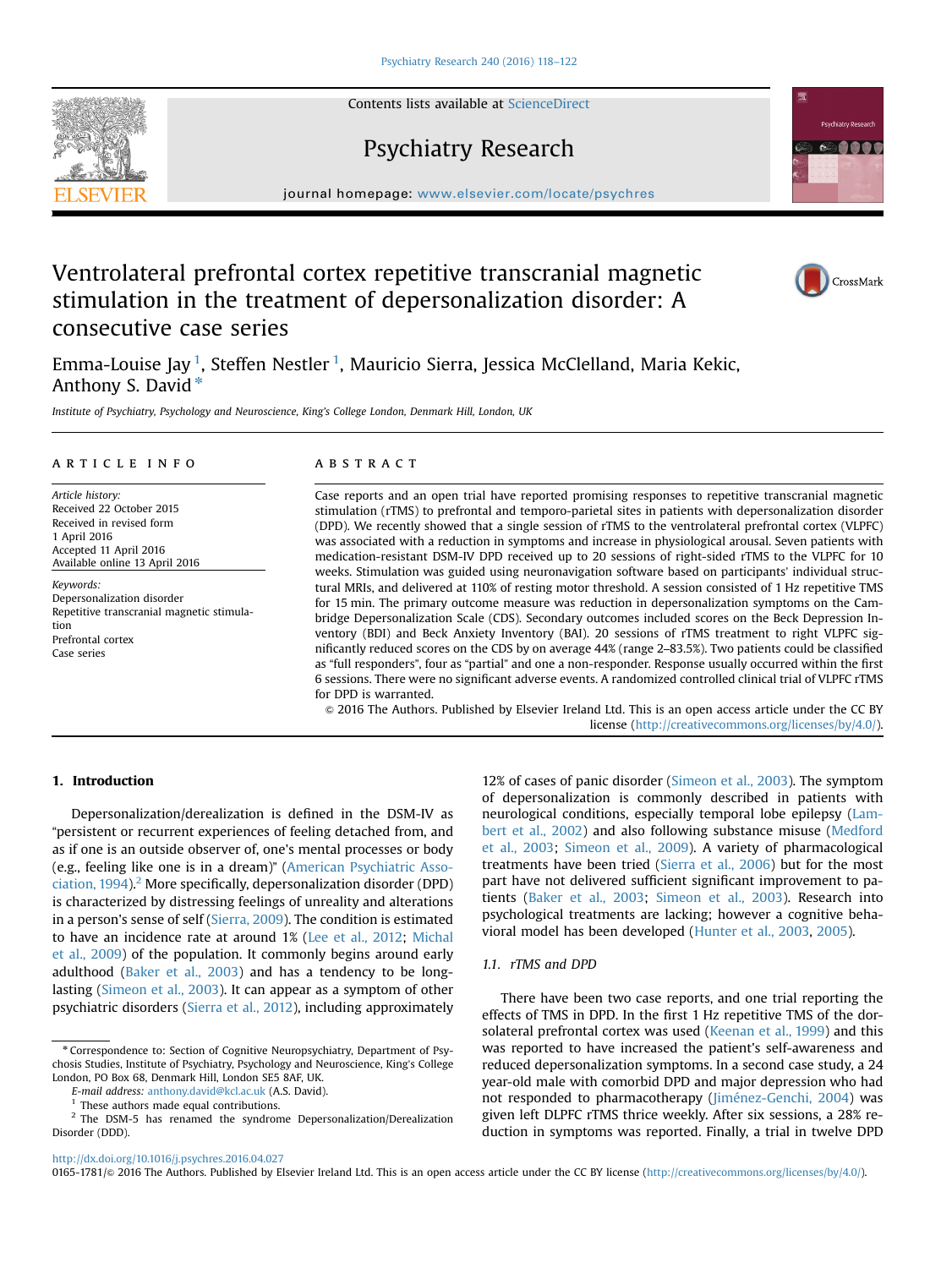patients reported that half of the participants responded to temporal parietal junction (TPJ) TMS after three weeks of treatment ([Mantovani et al., 2011](#page-4-0)). The TPJ region was chosen due to its relevance in out of body experiences ([Blanke et al., 2005;](#page-3-0) [Simeon](#page-4-0) [et al., 2000\)](#page-4-0). Five out of the six responders showed a 68% reduction in symptoms after a total of six weeks treatment. Unfortunately, none of these studies utilized either a sham or active control condition, so it is not possible to exclude placebo effects.

We have recently explored the effect of rTMS to the ventrolateral prefrontal cortex (VLPFC) [\(Jay et al., 2014\)](#page-3-0). A neurobiological model has also been proposed [\(Sierra and Berrios, 1998\)](#page-4-0), hypothesizing dysfunctionally increased fronto-insula/limbic inhibitory regulation. This model is consistent with neurological case studies [\(Lambert et al., 2002](#page-3-0)) and has been refined by neuroimaging research using fMRI ([Lemche et al., 2007;](#page-4-0) [Phillips et al., 2001\)](#page-4-0), which has demonstrated reduced insula, limbic and visual association cortical activation in response to emotive pictures, and increased VLPFC activation. In the recent study we hypothesized that inhibition to right VLPFC using low frequency (LF) rTMS would lead to increased arousal and reduced symptoms ([Jay et al.,](#page-3-0) [2014\)](#page-3-0). Seventeen patients with DPD and healthy controls were randomized to receive one session of right-sided rTMS to VLPFC or temporo-parietal junction (TPJ). Patients showed increased electrodermal capacity, suggesting increased physiological arousal after VLPFC rTMS only, although both groups showed symptomatic improvements, at least immediately post TMS. We concluded that TMS is a potential therapeutic option for DPD and that modulation of VLPFC is a plausible mechanism. Most recently the occurrence of depersonalization symptoms has been reported following high frequency (HF), i.e. stimulatory rTMS to the dorsolateral PFC in a woman with treatment-resistant depression ([Geerts et al., 2015\)](#page-3-0) which is consistent with the model.

# 2. Methods

## 2.1. Design

This study employed a consecutive 'case-series' design with before and after measures.

#### 2.2. Participants

There were  $N=7$  participants in total ( $N=5$  were male) recruited through the Depersonalization Unit Clinic, a specialist tertiary care outpatients service based at the Maudsley Hospital, South London. All patients had a primary diagnosis of DPD (DSM IV-TR) following interview by the clinic psychiatrist. All were given a copy of an Information Sheet explaining the purpose of the trial and the basic working of rTMS. Participants were informed that they were being offered multiple sessions of an off-label experimental treatment and that they could withdraw from the trial at any time and without giving a reason.

Inclusion criteria included a current primary diagnosis of DPD with scores  $\geq 70$  on the Cambridge Depersonalization Scale ([Sierra and Berrios, 2000](#page-4-0)) and ability to provide written informedconsent. Exclusion criteria were personal history of migraine or severe headaches, a current or historical neurological diagnosis, a personal or family history of seizures, any medical condition involving a loss of consciousness, or contraindications to MRI. All were unresponsive to at least one medication, although most had failed to respond to several and had been ill for at least 2 years. Patients taking medications could participate in the trial if their medication did not have safety contraindications with rTMS [\(Rossi](#page-4-0) [et al., 2009\)](#page-4-0) and if they had been on a stable dose for at least two weeks. None were currently receiving co-current psychotherapy.

A structural MRI was obtained for all participants prior to rTMS. MRI data were acquired on a GE 1.5 T HDx system (General Electric, Milwaukee, WI, USA) at the Institute of Psychiatry, London. Localiser and calibration scans were followed by 2D T2-weighted Fast Spin Echo and FLAIR (Fluid Attenuated Inversion Recovery) scans. A 3D T1-weighted Inversion Recovery prepared Spoiled Gradient Echo (IR-SPGR) scan was then collected with the following parameters: TE=5 ms; TR=12 ms; TI=300 ms; excitation<br>flip angle=18°: matrix size  $320 \times 224 \times 220$  over a flip angle= $18^\circ$ ; matrix size  $320 \times 224 \times 220$  over a  $288 \times 202 \times 198$  Field of View, giving an isotropic 0.9 mm voxel size over the whole brain. Images were converted to DICOM format for use within BrainSight 2, a widely used neuronavigation software program ([Herwig et al., 2001\)](#page-3-0) which ensures that stimulation can only be delivered when the target site is positioned using the frameless stereotaxy.

#### 2.3. TMS protocol

Resting motor threshold (MT) in M1, defined as the lowest intensity of TMS which yielded motor-evoked potentials (MEPs) of at least 50  $\mu$ V in 5 out of 10 trials using an MEP pod, was determined from electromyographic (EMG) activity in the abductor pollicis brevis using surface electrodes. Co-registration of the participant with their MRI scan and BrainSight 2 (Rogue Research, Montreal), and coil calibration were performed. The 'target site' of right VLPFC for stimulation using the Simple Point method was prepared prior to the participant's arrival by entering their Talairach coordinates. The coordinates ( $x=35$ ,  $y=25$ ,  $z=-7$ ) were chosen to correspond to Brodmann Area (BA) 47 (which were previously found to be active in only patients with a diagnosis of DPD in response to aversive scenes in an fMRI task [\(Phillips et al., 2001\)](#page-4-0)). The coil was held tangential to the scalp of the head with the handle pointing back away from midline at 45°. Each session participants received 15 min rTMS delivered at 1 Hz and 110% MT to the right VLPFC using a Magstim RMA6802, 3014-00 Rapid<sup>2</sup> Dual PSU figure-ofeight coil (Magstim Co. Ltd., UK) – i.e. 900 pulses per session. Following TMS, outcome measures were completed plus a sideeffects checklist.

#### 2.4. Outcome measures

Socio-demographic variables were recorded for all participants. At baseline, all participants completed the CDS, a self-assessment instrument with good reliability and validity which has state and trait versions (CDS-S and CDS-T, respectively). A score of 70 (out of maximum 290, CDS-T) has a sensitivity of 75.5% and specificity of 87.2% as a clinical cut-off ([Sierra and Berrios, 2000](#page-4-0)). The CDS-S adapts 22 of the 29 items which lend themselves to a 'here and now' rating and uses the mean score expressed as a percentage. While the CDS-T requires scores on a 1–10 Likert scale for each item (a combination of frequency and duration ratings) and the total score expressed as a sum, the CDS-S is measured in 1–100% and the total expressed as a mean value. The scale has high reliability and internal consistency and has been shown to be sensitive to symptom change ([Hunter et al., 2005](#page-3-0)). Participants also completed the Beck Depression Inventory [\(Beck et al., 1961](#page-3-0)), Beck Anxiety Inventory [\(Beck et al., 1988\)](#page-3-0) and the Dissociative Experiences Scale [\(Bernstein and Putnam, 1986](#page-3-0)).

Patients received two sessions weekly, which were evenly spaced throughout the week for participants' convenience. At each session symptoms of depersonalization were measured using the self-report version of the CDS-S immediately before and after TMS as well as a safety checklist post rTMS. At the last session, participants completed a CDS-T, BAI, BDI, and DES as final outcome measures. The CDS-S was the primary outcome measure.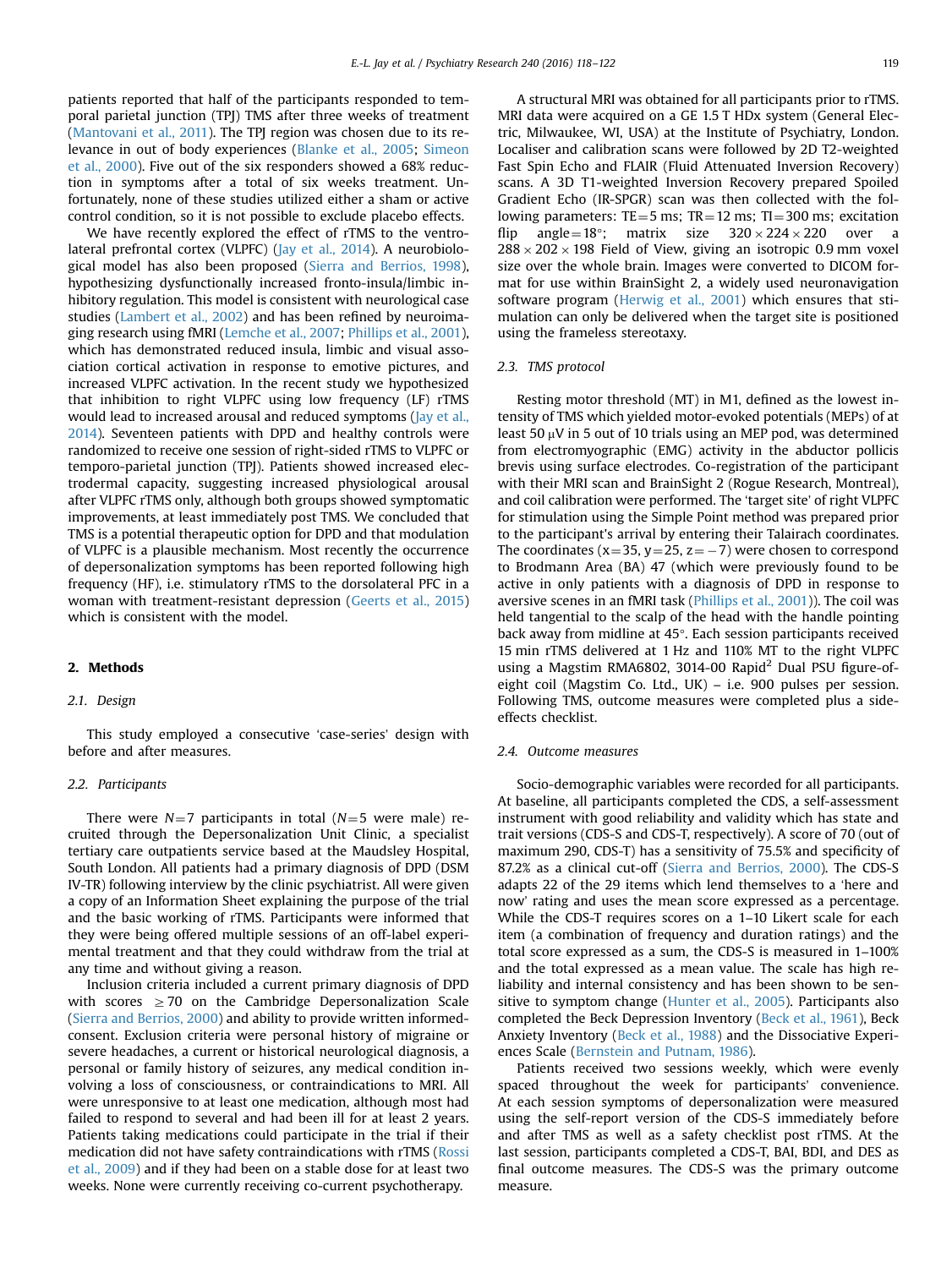Analyses were descriptive given the sample size with illustrative paired t-tests. Response rates were calculated according to percentage reductions in CDS-S score; reductions on the CDS-S of at least 50% were classed as a 'full response' and reductions of 25% or more were classed as 'partial response' ([Mantovani et al., 2011\)](#page-4-0).

# 3. Results

#### 3.1. Demographic characteristics

Patients 1–7 completed a full course of treatment (i.e., a total of 17–20 sessions). Three of the participants were taking psychotropic medication to include selective-serotonin-reuptake-inhibitors with or without the augmentation of lamotrigine (all  $>6$ months). Patients differed little in their age of onset (Table 1).

#### 3.2. Outcome measures

Clinical psychopathology measures at baseline and trial completion are shown in Tables 2 and 3. Depersonalization symptom scores (CDS-S) fell by 44.4% overall, although there were large individual differences in CDS-S score change (range 2.3% to 83.5%) (see Table 3). Paired t-tests showed that the change in scores was significant ( $p=0.03$ ,  $t=2.92$ ,  $df=6$ ). It appears that anxiety symptom scores fell somewhat (paired t-tests, NS), whilst scores on depression and general dissociation symptom measures did not change. Treatment progress session by session for a single case is shown in [Fig. 2.](#page-3-0)

Total percentage reductions in CDS-S scores were calculated for each patient. We used criteria applied in a previous rTMS trial for DPD ([Mantovani et al., 2011\)](#page-4-0). After one session, 5 out of 7 patients showed a 'partial response' according to these criteria, and after trial completion, 2 out of 7 patients showed a 'full response' (see Table, 3). A paired *t*-test was significant at the 5%-level:  $t(6) = 2.92$ ,  $p = 0.03$ .

## 3.2.1. Case vignette

Patient 2: A 40-year-old unemployed male with longstanding depersonalization, accompanied by low mood and a history of alcohol misuse. He had neither responded to several prescribed pharmacotherapies, nor cognitive behavioral therapy. Depersonalization began gradually in the context of panic attacks associated with agoraphobia, which later took on a permanence, replacing the panic attacks altogether. He felt cut-off from the world, emotionally numb, things appeared unreal, and he experienced feelings of lack of agency, 'being on auto-pilot'. After the first TMS session the patient described feeling "noticeably more awake and 'switched on'". Half way through the second treatment, the patient experienced feelings of "increased wakefulness" and "being more cheerful". Half way through his treatment course the patient spontaneously reported that on a train journeying back from a session, the faces of strangers and commuters appeared "threatening". He also reported increases in hearing clarity and appetite. One possible negative consequence of TMS treatment was a transient change in drinking behavior "to calm myself a little".

# Table 1

Demographic information for patients in series  $(n=7)$ .

| Trial participants diagnosed with DPD (Mean, SD) |                          |  |  |  |  |
|--------------------------------------------------|--------------------------|--|--|--|--|
| Age, years                                       | 36.1 (12.7)              |  |  |  |  |
| Gender                                           | $N=5$ Male: $N=2$ Female |  |  |  |  |
| Duration of DPD illness, years                   | 19.4 (18.5)              |  |  |  |  |
| Age of DPD onset, years                          | 16.6(6.1)                |  |  |  |  |
| <b>CDS-trait Score</b>                           | 123.4 (35.9)             |  |  |  |  |
|                                                  |                          |  |  |  |  |

#### Table 2

Clinical measures at baseline and post rTMS trial.

| Psychopathology ratings pre and post rTMS - (Means (SD))<br>$N=7$ |                                        |                                      |                       |                      |                            |
|-------------------------------------------------------------------|----------------------------------------|--------------------------------------|-----------------------|----------------------|----------------------------|
|                                                                   | <b>Pre rTMS</b>                        | End of rTMS<br>trial                 | <b>Reduction in %</b> |                      | p                          |
| BDI<br>BAI<br><b>DES</b>                                          | 18.0(9.0)<br>13.4 (11.8)<br>20.2(11.5) | 15.3(11.9)<br>9.6(7.2)<br>20.2(10.5) | 15.0<br>28.4<br>0.0   | 1.94<br>1.92<br>0.19 | > 0.10<br>> 0.10<br>> 0.85 |

#### Table 3

Response rates and pre/post TMS scores on Cambridge Depersonalization Scale (CDS) for all 7 cases.

| Case           | $CDS - trait$<br>(baseline) | $CDS - state$<br>(baseline) | $CDS -$<br>state<br>post-<br>trial | Reduction on<br>$CDS - state$<br>$(\%)$ | Response<br>post-trial |
|----------------|-----------------------------|-----------------------------|------------------------------------|-----------------------------------------|------------------------|
| 1              | 166                         | 36.0                        | 23.8                               | 33.9                                    | Partial                |
| 2              | 110                         | 61.7                        | 10.2                               | 83.5                                    | Full                   |
| 3              | 164                         | 32.7                        | 15.2                               | 53.5                                    | Full                   |
| 4              | 138                         | 43.6                        | 42.6                               | 2.3                                     | Non                    |
| 5              | 83                          | 25.1                        | 13.5                               | 46.2                                    | Partial                |
| 6              | 127                         | 51.2                        | 29.2                               | 42.9                                    | Partial                |
| 7              | 76                          | 19.6                        | 10.1                               | 48.3                                    | Partial                |
| Series<br>mean | 123.4 (35.9)                | 38.6 (14.7)                 | 20.7<br>(12.0)                     | 44.4 (24.2)                             | n/a                    |
| (SD)           |                             |                             |                                    |                                         |                        |

#### 3.3. Adverse and side-effects

All patients completed a side-effects checklist after every rTMS session encompassing pleasant as well as unpleasant side effects. Two patients experienced a mild headache. One also experienced pain above his left eye on two occasions.

Whilst we did not measure disinhibitory behavior directly, on some occasions patients appeared to display examples of such behavior immediately after an rTMS session. This included: (i) putting on the physician's jacket (ii) labile affect (iii) spontaneous laughter with no clear origin, and (iv) discussing provocative subjects spontaneously. Similar examples are referred to in the rTMS side-effects literature ([Wassermann, 1998](#page-4-0)). None of these instances were long-lasting or of clinical concern.

# 4. Discussion

Data presented in this case series indicate that 1 Hz rTMS to the right VLPFC may be a potential treatment option for DPD, which has previously proved difficult to treat with pharmacotherapy. Six out of seven participants showed over 25% improvement in symptoms, two over 50%. One participant did not respond to treatment.

Key outcome measures in this study were scores on the CDS-S and other standardized measures, however patients commented that these scales did not always capture all the phenomenological changes they were experiencing.

Findings indicate that a single session of right-sided VLPFC 1 Hz stimulation can reduce scores on the CDS-S, but these scores tend to fall further following multiple sessions of this treatment (see [Fig. 1\)](#page-3-0). General symptoms of dissociation (DES) were not affected attesting to the specificity of the intervention for DPD. Patient responses are quite individual when examined in detail (see [Fig. 2\)](#page-3-0); 20 sessions may be more than is required for maximum benefits to be realized with much benefit appearing after the first 1–5 sessions.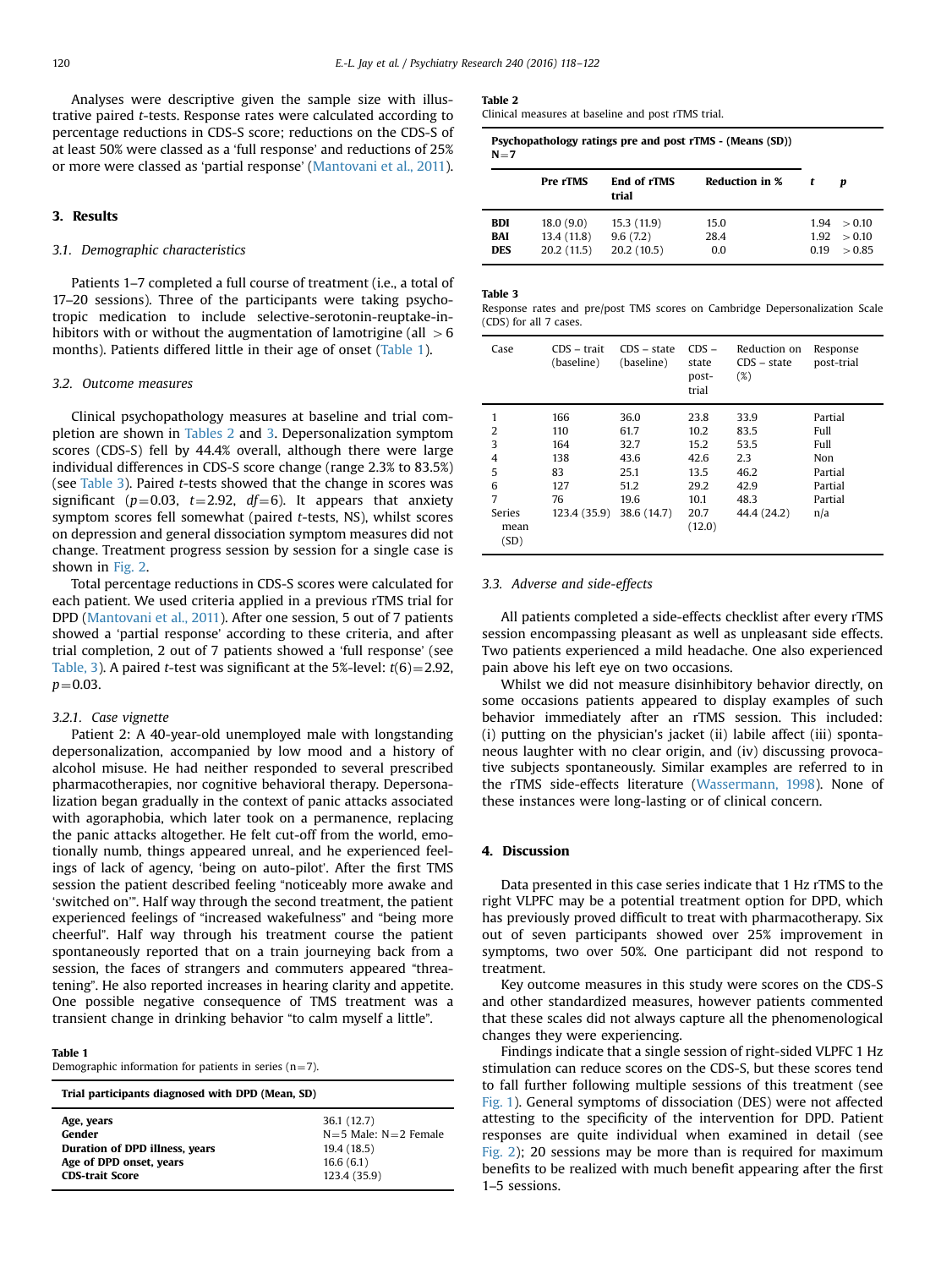<span id="page-3-0"></span>

# Mean CDS-S Scores (Cases 1-7)





**CDS-S Mean (Case 4)** 

Fig. 2. Scores on the CDS (State Version) for Case 4. Full treatment progression with TMS giving pre- and post-session scores for Case 4 on the CDS-S. \*Please note that the pre-session score for meeting no. 3 is missing.

TMS may act via biological mechanisms different to that of psychotropic medications and as such make it a potentially new treatment method for the disorder. Multiple sessions of rTMS to the right VLPFC delivered at 1 Hz is tolerable and acceptable to patients.

#### 4.1. Limitations

Placebo effect in rTMS treatment is a complex issue exacerbated by the difficulty in creating a true sham condition (Broadbent et al., 2011; [Rossi et al., 2009\)](#page-4-0). Our proof of concept study showed a single session of rTMS to TPJ and VLPFC both reduced symptoms although only with the latter was there concomitant changes in physiological arousal. This study could be interpreted as showing the potential value of stimulation to both sites in the alleviation of DPD, perhaps acting through different neural circuits or different point of the same circuits (for those for self-directed attention, or, emotional control (Corbetta and Shulman, 2002; [Ochsner and Gross, 2005\)](#page-4-0)). However, placebo effects cannot be ruled out without a sham condition with double-blind allocation (Broadbent et al., 2011). Hence a definite therapeutic effect for rTMS in this condition has not yet been proven. Patients included in case series studies are often selected because of their chronicity and their willingness to undergo novel approaches. Hence the generalizability of any results cannot be assumed. In addition, no clinician-rated outcome or more regular anxiety (BAI)/depression (BDI) measures were captured.

#### 4.2. Future directions

The potential of rTMS as a treatment option for DPD requires further study in the form of a controlled trial of multiple sessions of rTMS. If further sham-controlled research proves positive, rTMS may be judged an appropriate intervention or adjunct to other interventions e.g. antidepressants. Combining treatment studies with investigations of mechanisms using neurophysiological and neuroimaging techniques for example would also lead to rapid advances in the field. Finally, the optimal delivery of rTMS for therapeutic purposes such as the spacing and number of sessions also requires further study.

#### Acknowledgements

The research was funded by the Medical Research Council, UK (Grant no. MR/J004162/1). Emma-Louise Jay was supported by a PhD Studentship provided by the National Institute for Health Research (NIHR) Biomedical Research Centre for Mental Health at Institute of Psychiatry, King's College London and South London & Maudsley NHS Foundation Trust. We are also grateful to John Rothwell for his input and the Pilkington Family Trusts for their generous support.

## References

- [American Psychiatric Association, 1994. Diagnostic and Statistical Manual of Mental](http://refhub.elsevier.com/S0165-1781(15)30556-4/sbref1) [Disorders, Fourth edition. American Psychiatric Association, Washington USA.](http://refhub.elsevier.com/S0165-1781(15)30556-4/sbref1)
- Baker, D., Hunter, E., Lawrence, E., Medford, N., Patel, M., Senior, C., Sierra, M., Lambert, M.V., Phillips, M.L., David, A.S., 2003. Depersonalisation disorder: clinical features of 204 cases. Br. J. Psychiatry 182, 428–433. [http://dx.doi.org/](http://dx.doi.org/10.1192/bjp.182.5.428) [10.1192/bjp.182.5.428](http://dx.doi.org/10.1192/bjp.182.5.428).
- [Beck, A.T., Epstein, N., Brown, G., Steer, R.A., 1988. An inventory for measuring](http://refhub.elsevier.com/S0165-1781(15)30556-4/sbref3) [clinical anxiety: psychometric properties. J. Consult. Clin. Psychol. 56, 893](http://refhub.elsevier.com/S0165-1781(15)30556-4/sbref3)–897.
- Beck, A.T., Ward, C.H., Mendelson, M., Mock, J., Erbaugh, J., 1961. An inventory for measuring depression. Arch. Gen. Psychiatry 4, 561–571. [http://dx.doi.org/](http://dx.doi.org/10.1001/archpsyc.1961.01710120031004) [10.1001/archpsyc.1961.01710120031004.](http://dx.doi.org/10.1001/archpsyc.1961.01710120031004)
- [Bernstein, E.M., Putnam, F.W., 1986. Development, reliability, and validity of a](http://refhub.elsevier.com/S0165-1781(15)30556-4/sbref5) [dissociation scale. J. Nerv. Ment. Dis. 174, 727](http://refhub.elsevier.com/S0165-1781(15)30556-4/sbref5)–735.
- Blanke, O., Mohr, C., Michel, C.M., Pascual-Leone, A., Brugger, P., Seeck, M., Landis, T., Thut, G., 2005. Linking out-of-body experience and self processing to mental own-body imagery at the temporoparietal junction. J. Neurosci. 25, 550–557. [http://dx.doi.org/10.1523/JNEUROSCI.2612-04.2005.](http://dx.doi.org/10.1523/JNEUROSCI.2612-04.2005)
- Broadbent, H.J., Van Den Eynde, F., Guillaume, S., Hanif, E.L., Stahl, D., David, A.S., Campbell, I.C., Schmidt, U., 2011. Blinding success of rTMS applied to the dorsolateral prefrontal cortex in randomised sham-controlled trials: a systematic review. World J. Biol. Psychiatry 12, 240–248. [http://dx.doi.org/10.3109/](http://dx.doi.org/10.3109/15622975.2010.541281) [15622975.2010.541281](http://dx.doi.org/10.3109/15622975.2010.541281).
- [Corbetta, M., Shulman, G.L., 2002. Control of goal-directed and stimulus-driven](http://refhub.elsevier.com/S0165-1781(15)30556-4/sbref8) [attention in the brain. Nat. Rev. Neurosci. 3, 201](http://refhub.elsevier.com/S0165-1781(15)30556-4/sbref8)–215.
- Geerts, P.-J., Lemmens, G.M.D., Baeken, C., 2015. The occurrence of depersonalization symptoms after accelerated HF-rTMS of the left DLPFC in a patient with treatment-resistant depression: a case report. Brain Stimul. 8, 681–682. [http:](http://dx.doi.org/10.1016/j.brs.2015.02.010) [//dx.doi.org/10.1016/j.brs.2015.02.010.](http://dx.doi.org/10.1016/j.brs.2015.02.010)
- Herwig, U., Padberg, F., Unger, J., Spitzer, M., Schönfeldt-Lecuona, C., 2001. Transcranial magnetic stimulation in therapy studies: examination of the reliability of "standard" coil positioning by neuronavigation. Biol. Psychiatry 50, 58–61. [http://dx.doi.org/10.1016/S0006-3223\(01\)01153-2.](http://dx.doi.org/10.1016/S0006-3223(01)01153-2)
- Hunter, E.C.M., Baker, D., Phillips, M.L., Sierra, M., David, A.S., 2005. Cognitive-behaviour therapy for depersonalisation disorder: an open study. Behav. Res. Ther. 43, 1121–1130. [http://dx.doi.org/10.1016/j.brat.2004.08.003.](http://dx.doi.org/10.1016/j.brat.2004.08.003)
- Hunter, E.C.M., Phillips, M.L., Chalder, T., Sierra, M., David, A.S., 2003. Depersonalisation disorder: a cognitive-behavioural conceptualisation. Behav. Res. Ther. 41, 1451–1467. [http://dx.doi.org/10.1016/S0005-7967\(03\)00066-4.](http://dx.doi.org/10.1016/S0005-7967(03)00066-4)
- Jay, E.-L., Sierra, M., Van Den Eynde, F., Rothwell, J.C., David, A.S., 2014. Testing a neurobiological model of depersonalization disorder using repetitive transcranial magnetic stimulation. Brain Stimul. 7, 252–259. [http://dx.doi.org/](http://dx.doi.org/10.1016/j.brs.2013.12.002) [10.1016/j.brs.2013.12.002.](http://dx.doi.org/10.1016/j.brs.2013.12.002)
- [Jiménez-Genchi, A.M., 2004. Repetitive transcranial magnetic stimulation improves](http://refhub.elsevier.com/S0165-1781(15)30556-4/sbref14) [depersonalization: a case report. CNS Spectr. 9, 375](http://refhub.elsevier.com/S0165-1781(15)30556-4/sbref14)–376.
- [Keenan, J.P., Freund, S., Pascual-Leone, A., 1999. Repetitive transcranial magnetic](http://refhub.elsevier.com/S0165-1781(15)30556-4/sbref15) [stimulation and depersonalization disorder. A case study. Proc. Abstr. East.](http://refhub.elsevier.com/S0165-1781(15)30556-4/sbref15) [Psychol. Assoc. 70, 78.](http://refhub.elsevier.com/S0165-1781(15)30556-4/sbref15)
- Lambert, M.V., Sierra, M., Phillips, M.L., David, A.S., 2002. The spectrum of organic depersonalization: a review plus four new cases. J. Neuropsychiatry Clin.